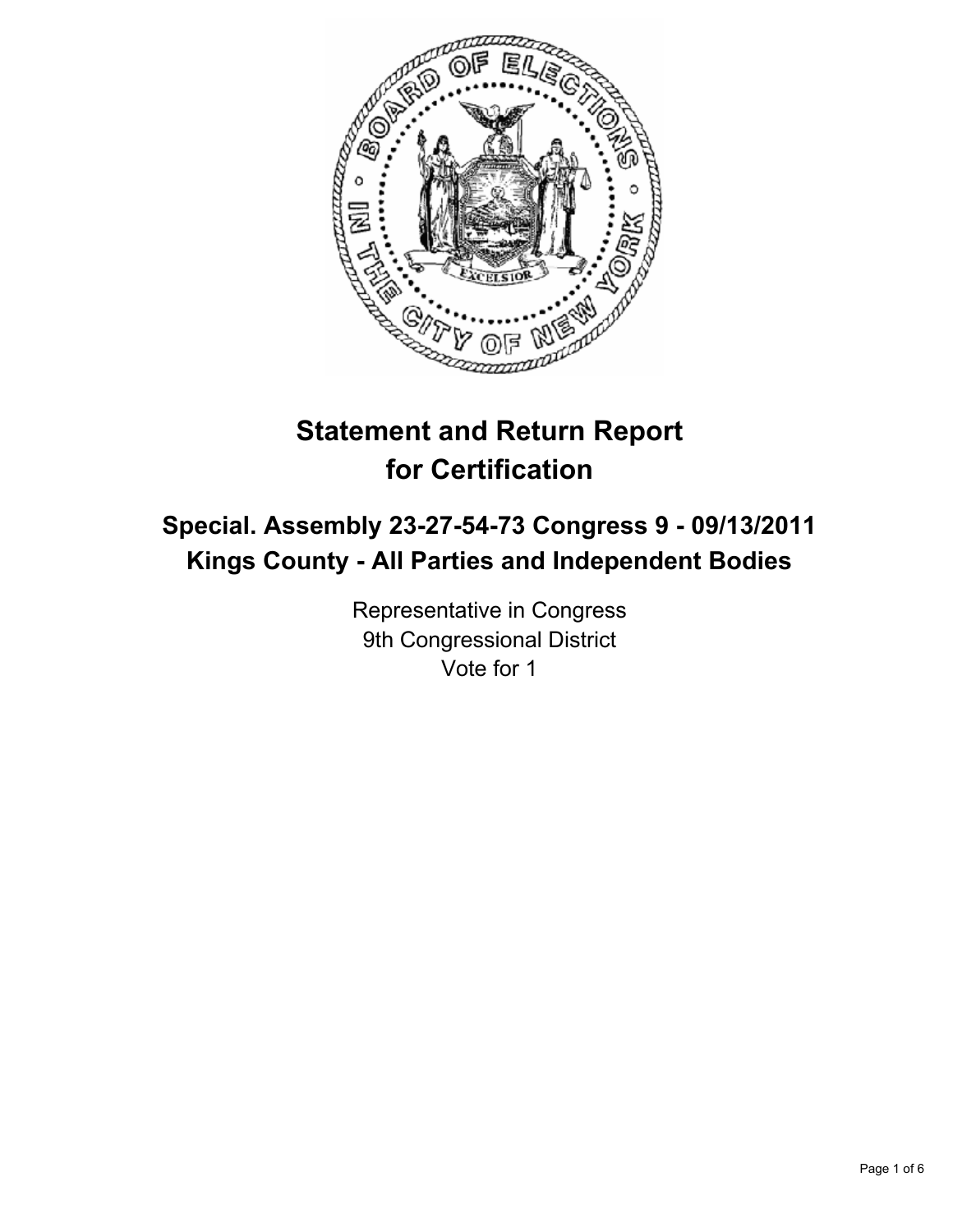

| <b>PUBLIC COUNTER</b>                                    | 5,917          |
|----------------------------------------------------------|----------------|
| <b>EMERGENCY</b>                                         | 0              |
| ABSENTEE/MILITARY                                        | 131            |
| <b>FEDERAL</b>                                           | 25             |
| <b>SPECIAL PRESIDENTIAL</b>                              | $\Omega$       |
| <b>AFFIDAVIT</b>                                         | 82             |
| <b>Total Ballots</b>                                     | 6,155          |
| Less - Inapplicable Federal/Special Presidential Ballots | 0              |
| <b>Total Applicable Ballots</b>                          | 6,155          |
| DAVID I WEPRIN (DEMOCRATIC)                              | 2,370          |
| <b>BOB TURNER (REPUBLICAN)</b>                           | 3,248          |
| <b>BOB TURNER (CONSERVATIVE)</b>                         | 343            |
| DAVID I WEPRIN (WORKING FAMILIES)                        | 82             |
| DAVID I WEPRIN (INDEPENDENCE)                            | 65             |
| CHRISTOPHER P HOEPPNER (SOCIALIST WORKER)                | 7              |
| ANTHONY WEINER (WRITE-IN)                                | 6              |
| FRED NADLER (WRITE-IN)                                   | $\overline{2}$ |
| PHILLIP J ADAMS (WRITE-IN)                               | 1              |
| <b>Total Votes</b>                                       | 6,124          |
| Unrecorded                                               | 31             |

| <b>PUBLIC COUNTER</b>                                    | 1,035 |
|----------------------------------------------------------|-------|
| <b>EMERGENCY</b>                                         | 0     |
| ABSENTEE/MILITARY                                        | 23    |
| <b>FEDERAL</b>                                           | 6     |
| SPECIAL PRESIDENTIAL                                     | 0     |
| <b>AFFIDAVIT</b>                                         | 12    |
| <b>Total Ballots</b>                                     | 1,076 |
| Less - Inapplicable Federal/Special Presidential Ballots | 0     |
| <b>Total Applicable Ballots</b>                          | 1,076 |
| DAVID I WEPRIN (DEMOCRATIC)                              | 209   |
| <b>BOB TURNER (REPUBLICAN)</b>                           | 747   |
| <b>BOB TURNER (CONSERVATIVE)</b>                         | 89    |
| DAVID I WEPRIN (WORKING FAMILIES)                        | 15    |
| DAVID I WEPRIN (INDEPENDENCE)                            | 9     |
| CHRISTOPHER P HOEPPNER (SOCIALIST WORKER)                | 2     |
| CALVIN KLEIN (WRITE-IN)                                  | 1     |
| <b>Total Votes</b>                                       | 1,072 |
| Unrecorded                                               | 4     |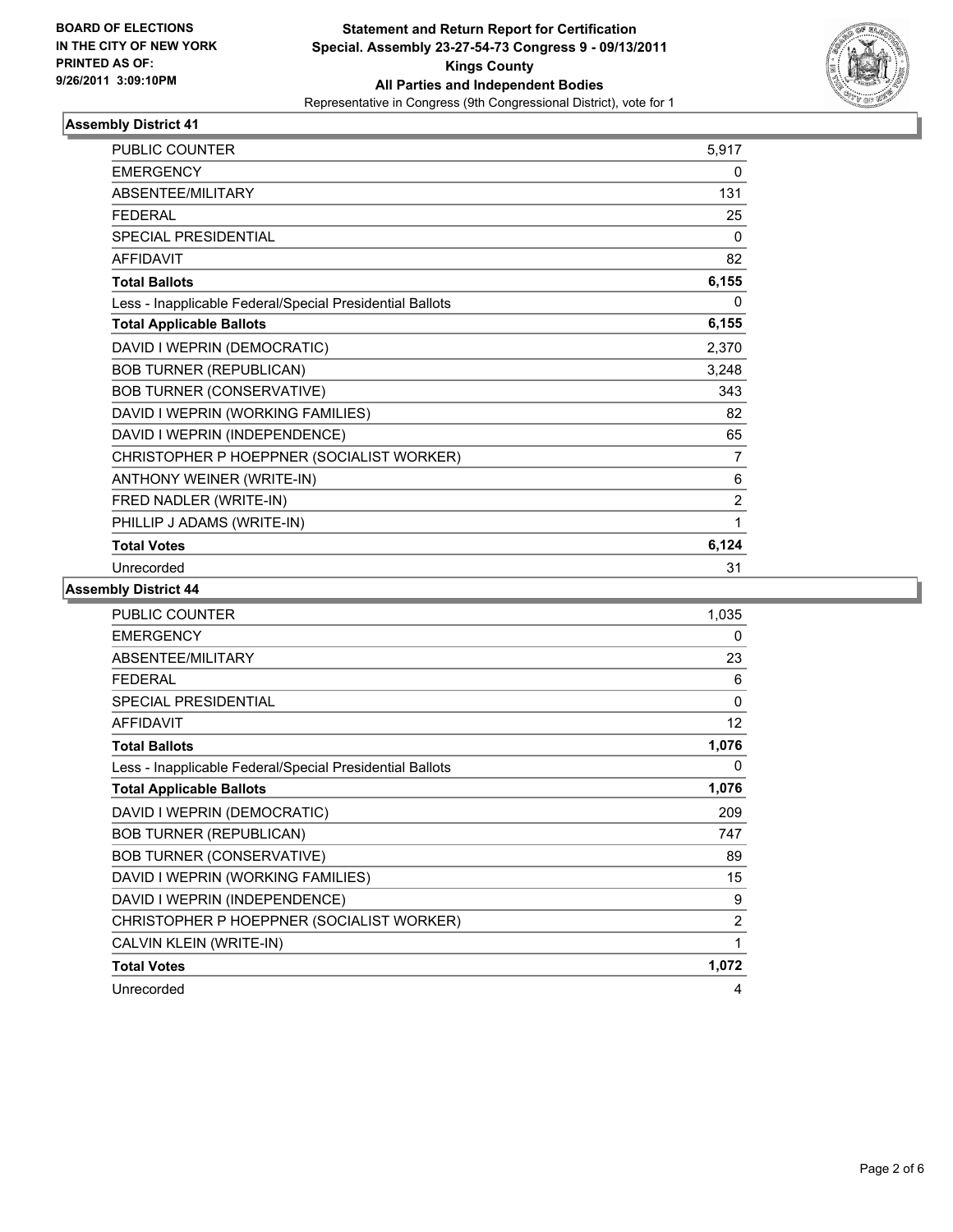

| <b>PUBLIC COUNTER</b>                                    | 8,176          |
|----------------------------------------------------------|----------------|
| <b>EMERGENCY</b>                                         | 31             |
| <b>ABSENTEE/MILITARY</b>                                 | 211            |
| <b>FEDERAL</b>                                           | 30             |
| <b>SPECIAL PRESIDENTIAL</b>                              | 0              |
| <b>AFFIDAVIT</b>                                         | 144            |
| <b>Total Ballots</b>                                     | 8,592          |
| Less - Inapplicable Federal/Special Presidential Ballots | 0              |
| <b>Total Applicable Ballots</b>                          | 8,592          |
| DAVID I WEPRIN (DEMOCRATIC)                              | 2,395          |
| <b>BOB TURNER (REPUBLICAN)</b>                           | 5,338          |
| <b>BOB TURNER (CONSERVATIVE)</b>                         | 553            |
| DAVID I WEPRIN (WORKING FAMILIES)                        | 122            |
| DAVID I WEPRIN (INDEPENDENCE)                            | 71             |
| CHRISTOPHER P HOEPPNER (SOCIALIST WORKER)                | 15             |
| ALAN COMES (WRITE-IN)                                    | 1              |
| ANTHONY WEINER (WRITE-IN)                                | $\overline{2}$ |
| LEE RADIN (WRITE-IN)                                     | 1              |
| MICHAEL BLOOMBERG (WRITE-IN)                             | 1              |
| MICHAEL NELSON (WRITE-IN)                                | 1              |
| RUDOLPH GIULIANI (WRITE-IN)                              | 1              |
| <b>Total Votes</b>                                       | 8,501          |
| Unrecorded                                               | 91             |

| <b>PUBLIC COUNTER</b>                                    | 41           |
|----------------------------------------------------------|--------------|
| <b>EMERGENCY</b>                                         | $\mathbf{0}$ |
| ABSENTEE/MILITARY                                        | 3            |
| <b>FEDERAL</b>                                           | 0            |
| <b>SPECIAL PRESIDENTIAL</b>                              | 0            |
| <b>AFFIDAVIT</b>                                         | $\Omega$     |
| <b>Total Ballots</b>                                     | 44           |
| Less - Inapplicable Federal/Special Presidential Ballots | 0            |
| <b>Total Applicable Ballots</b>                          | 44           |
| DAVID I WEPRIN (DEMOCRATIC)                              | 24           |
| <b>BOB TURNER (REPUBLICAN)</b>                           | 13           |
| <b>BOB TURNER (CONSERVATIVE)</b>                         | 4            |
| DAVID I WEPRIN (WORKING FAMILIES)                        | 1            |
| DAVID I WEPRIN (INDEPENDENCE)                            | 0            |
| CHRISTOPHER P HOEPPNER (SOCIALIST WORKER)                | $\Omega$     |
| <b>Total Votes</b>                                       | 42           |
| Unrecorded                                               | 2            |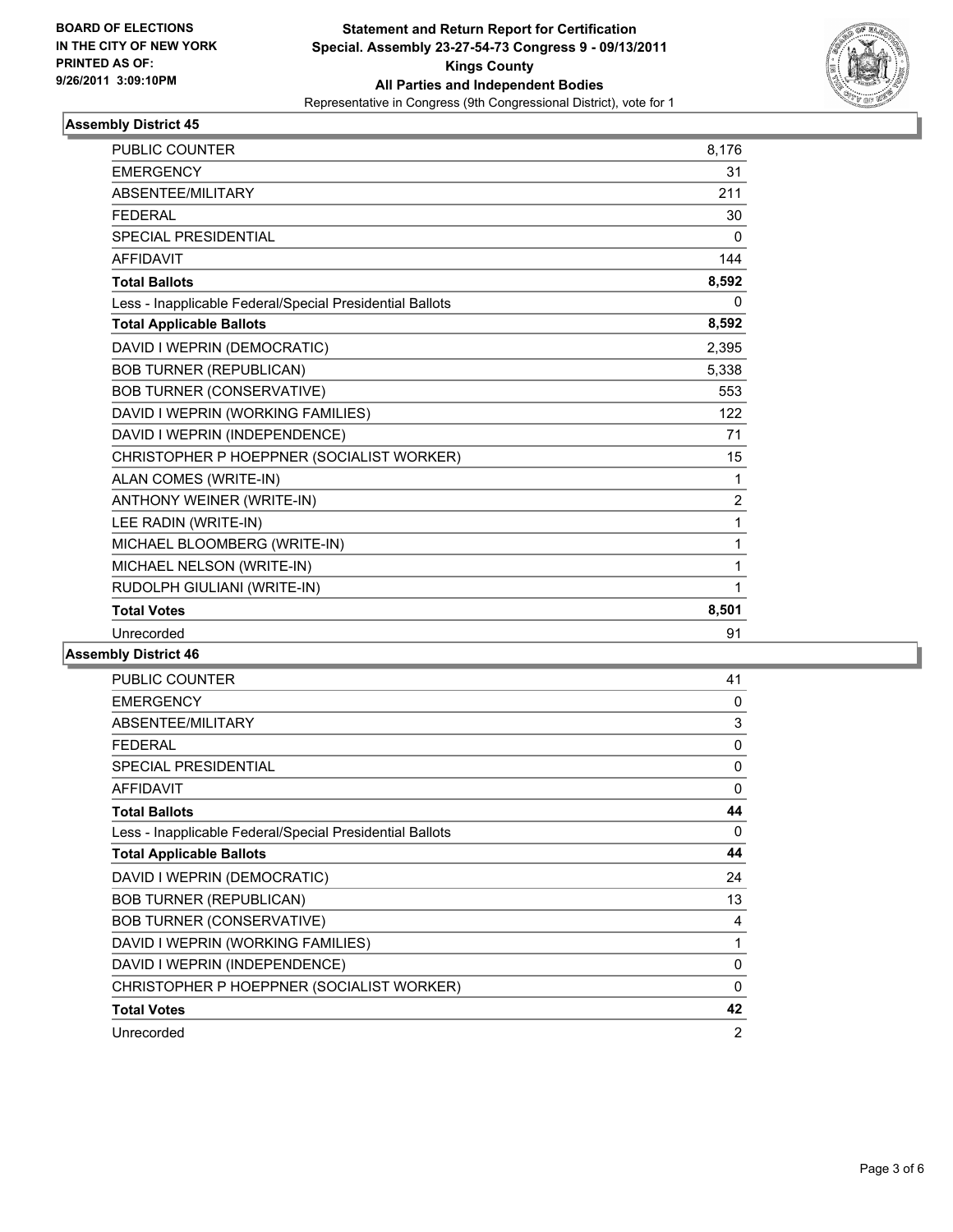

| <b>PUBLIC COUNTER</b>                                    | 148          |
|----------------------------------------------------------|--------------|
| EMERGENCY                                                | 1            |
| ABSENTEE/MILITARY                                        | 3            |
| <b>FEDERAL</b>                                           | 0            |
| <b>SPECIAL PRESIDENTIAL</b>                              | 0            |
| <b>AFFIDAVIT</b>                                         | $\Omega$     |
| <b>Total Ballots</b>                                     | 152          |
| Less - Inapplicable Federal/Special Presidential Ballots | 0            |
| <b>Total Applicable Ballots</b>                          | 152          |
| DAVID I WEPRIN (DEMOCRATIC)                              | 29           |
| <b>BOB TURNER (REPUBLICAN)</b>                           | 110          |
| <b>BOB TURNER (CONSERVATIVE)</b>                         | 11           |
| DAVID I WEPRIN (WORKING FAMILIES)                        | 2            |
| DAVID I WEPRIN (INDEPENDENCE)                            | $\Omega$     |
| CHRISTOPHER P HOEPPNER (SOCIALIST WORKER)                | $\mathbf{0}$ |
| <b>Total Votes</b>                                       | 152          |

| PUBLIC COUNTER                                           | 1,249    |
|----------------------------------------------------------|----------|
| <b>EMERGENCY</b>                                         | 0        |
| ABSENTEE/MILITARY                                        | 47       |
| <b>FEDERAL</b>                                           | 15       |
| SPECIAL PRESIDENTIAL                                     | $\Omega$ |
| <b>AFFIDAVIT</b>                                         | 12       |
| <b>Total Ballots</b>                                     | 1,323    |
| Less - Inapplicable Federal/Special Presidential Ballots | 0        |
| <b>Total Applicable Ballots</b>                          | 1,323    |
| DAVID I WEPRIN (DEMOCRATIC)                              | 257      |
| <b>BOB TURNER (REPUBLICAN)</b>                           | 936      |
| <b>BOB TURNER (CONSERVATIVE)</b>                         | 95       |
| DAVID I WEPRIN (WORKING FAMILIES)                        | 19       |
| DAVID I WEPRIN (INDEPENDENCE)                            | 10       |
| CHRISTOPHER P HOEPPNER (SOCIALIST WORKER)                | 1        |
| SHAYA MARCUS (WRITE-IN)                                  | 1        |
| <b>Total Votes</b>                                       | 1,319    |
| Unrecorded                                               | 4        |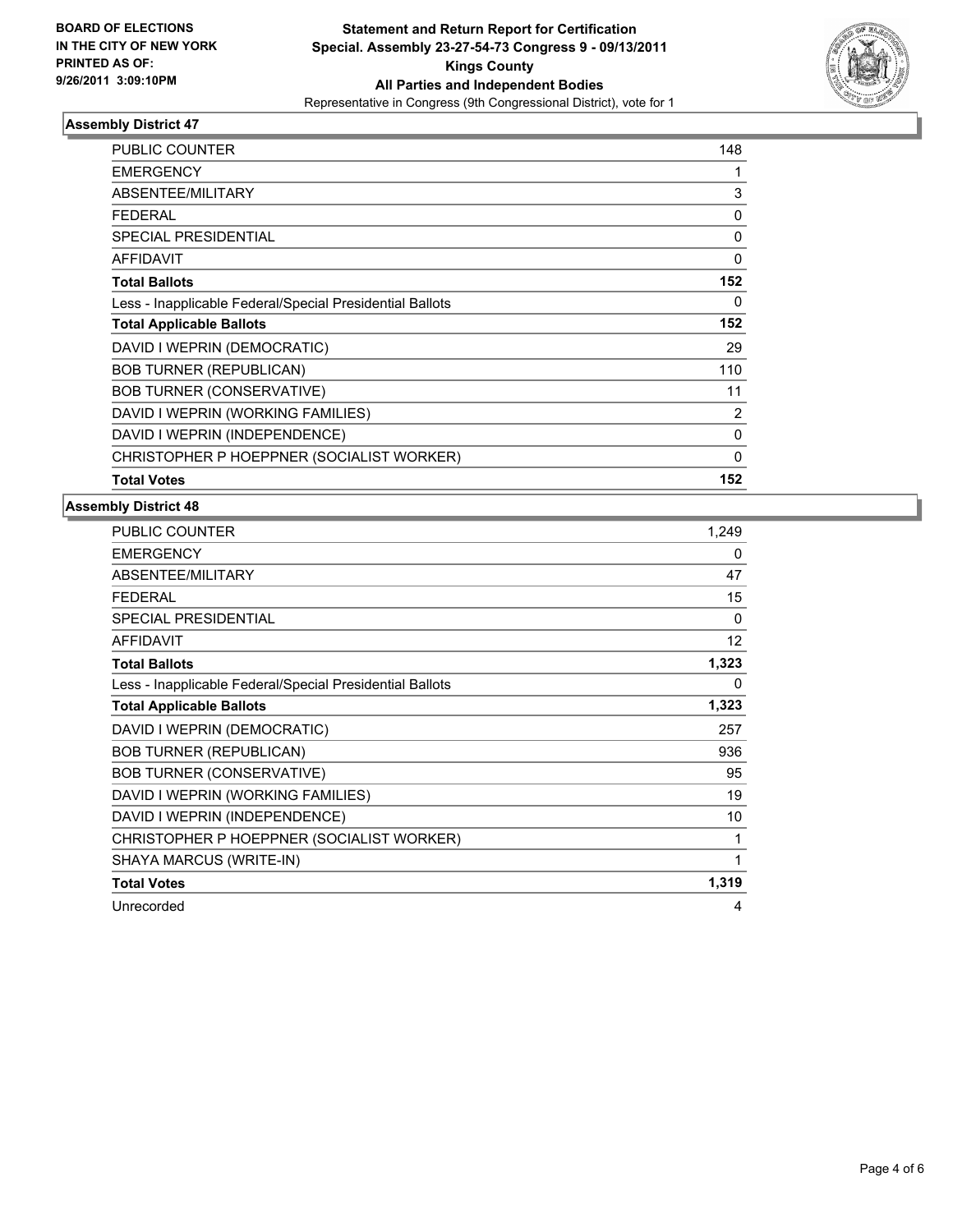

| <b>PUBLIC COUNTER</b>                                    | 5,273        |
|----------------------------------------------------------|--------------|
| <b>EMERGENCY</b>                                         | 154          |
| <b>ABSENTEE/MILITARY</b>                                 | 135          |
| <b>FEDERAL</b>                                           | 8            |
| <b>SPECIAL PRESIDENTIAL</b>                              | $\mathbf{0}$ |
| <b>AFFIDAVIT</b>                                         | 26           |
| <b>Total Ballots</b>                                     | 5,596        |
| Less - Inapplicable Federal/Special Presidential Ballots | 0            |
| <b>Total Applicable Ballots</b>                          | 5,596        |
| DAVID I WEPRIN (DEMOCRATIC)                              | 1,913        |
| <b>BOB TURNER (REPUBLICAN)</b>                           | 3,014        |
| <b>BOB TURNER (CONSERVATIVE)</b>                         | 503          |
| DAVID I WEPRIN (WORKING FAMILIES)                        | 86           |
| DAVID I WEPRIN (INDEPENDENCE)                            | 60           |
| CHRISTOPHER P HOEPPNER (SOCIALIST WORKER)                | 7            |
| ANTHONY WEINER (WRITE-IN)                                | 3            |
| <b>JUDTH KAYE (WRITE-IN)</b>                             | 1            |
| <b>Total Votes</b>                                       | 5,587        |
| Unrecorded                                               | 9            |